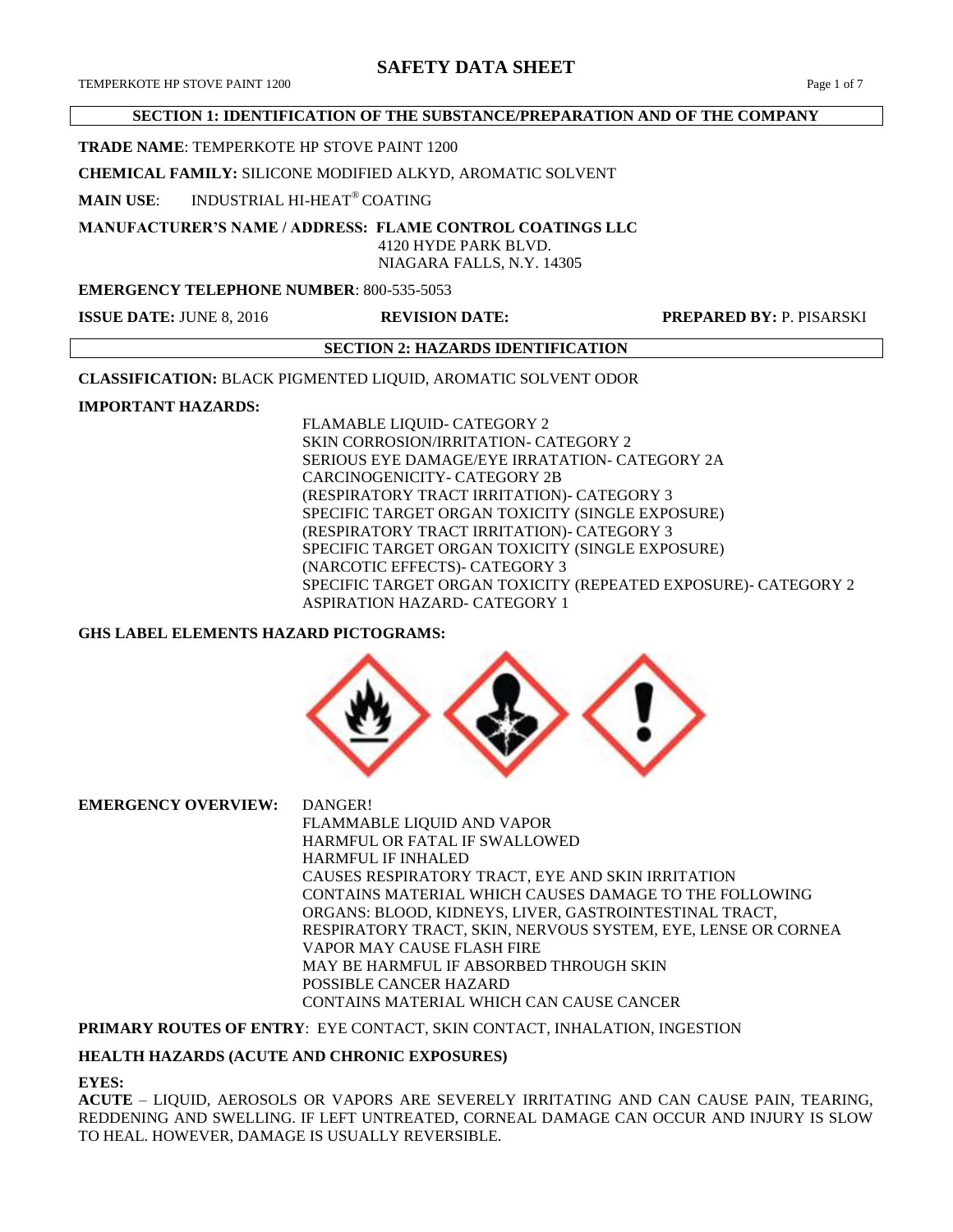### **SECTION 2: HAZARDS IDENTIFICATION (CON'T)**

**CHRONIC** – PROLONGED VAPOR CONTACT MAY CAUSE CONJUNCTIVITIS.

## **SKIN CONTACT:**

**ACUTE** – REPEATED OR PROLONGED SKIN CONTACT CAN RESULT IN DRY, DEFATTED AND CRACKED SKIN CAUSING INCREASED SUSCEPTIBILITY TO INFECTION. IN ADDITION IRRITATION MAY DEVELOP INTO DERMATITUS. SOLVENTS CAN PENETRATE THE SKIN AND MAY CAUSE EFFECTS SIMILAR TO THOSE IDENTIFIED UNDER ACUTE INHALATION SYMPTOMS.

**CHRONIC** – MAY CAUSE EFFECTS SIMILAR TO THOSE IDENTIFIED UNDER CHRONIC INHALATION EFFECTS.

**SKIN ABSORPTION: ACUTE** – ND **CHRONIC** – ND

### **INHALATION:**

**ACUTE** – SOLVENT VAPORS ARE IRRITATING TO THE EYES, NOSE, AND THROAT. SYMPTOMS OF IRRITATION MAY INCLUDE RED, ITCHY EYES, DRYNESS OF THE THROATAND A FEELING OF TIGHTNESS IN THE CHEST. OTHER POSSIBLE SYMPTOMS OF OVEREXPOSURE INCLUDE: HEADACHE, DIZZINESS, NAUSEA, NARCOSIS FATIGUE AND LOSS OF APPETITE.

**CHRONIC** – CHRONIC EXPOSURE TO ORGANIC SOLVENTS HAS BEEN ASSOCIATED WITH VARIOUS NEUROTOXIC EFFECTS INCLUDING PERMANENT BRAIN AND NERVOUS SYSTEM DAMAGE. SYMPTOMS INCLUDE LOSS OF MEMORY, LOSS OF INTELLECTUAL ABILITY AND LOSS OF COORDINATION. TOLUENE HAS BEEN DEMONSTRATED TO BE EMBRYOFETOTOXIC AND TERATOGENIC IN LABORATORY ANIMALS. PROLONGED OR REPEATED OVEREXPOSURE TO TOLUENE CAN CAUSE IRRITATION TO THE RESPIRATORY TRACT, ENLARGED LIVER, KIDNEY EFFECTS AND CARDIAC SENSITIZATION.

#### **INGESTION:**

**ACUTE** – CAN RESULT IN IRRITATION OF THE DIGESTIVE TRACT. SYMPTOMS CAN INCLUDE SORE THROAT ABDOMINAL PAIN NAUSEA, VOMITING AND DIARRHEA. VOMITING MAY CAUSE ASPIRATION OF SOLVENT RESULTING IN CHEMICAL PNEUMONITIS

**CHRONIC** – ND

**CONDITIONS AGGRAVATED BY EXPOSURE**: SKIN DISORDERS AND ALLERGIES

#### **SECTION 3: COMPOSITION/INFORMATION ON INGREDIENTS**

## **SUBSTANCE/MIXTURE:** MIXTURE

## **OTHER MEANS OF IDENTIFICATION:** NOT AVAILABLE

| <b>HAZARDOUS INGREDIENTS</b>              | Wt. %       | <b>CAS Number</b> |
|-------------------------------------------|-------------|-------------------|
| AROMATIC PETROLEUM DISTILLATES            | $1-5$       | 064742-95-6       |
| <b>KAOLIN</b>                             | $7 - 15$    | 001332-58-7       |
| <b>TOLUENE</b>                            | $5-10$      | 000108-88-3       |
| XYLENE-MIXED ORTHO, META AND PARA ISOMERS | $10-20$     | $001330 - 20 - 7$ |
| <b>ACETONE</b>                            | $10-30$     | $000067 - 64 - 1$ |
| N BUTYL ALCOHOL                           | $0.1 - 1.0$ | $000071 - 36 - 3$ |
| ISOPROPYL ALCOHOL                         | $0.1 - 1.0$ | $000067 - 63 - 0$ |
| <b>CARBON BLACK</b>                       | $1 - 5$     | 001333-86-4       |
| <b>ETHYLBENZENE</b>                       | $0.1 - 1.0$ | $000100 - 41 - 4$ |
| COBALT 2-ETHYLHEXANOATE                   | $0.1 - 1.0$ | 000136-52-7       |
| ZIRCONIUM 2-ETHYLHEXANOATE                | $0.1 - 1.0$ | 022464-99-9       |
| <b>MANGANESE FERRITE BLACK SPINEL**</b>   | $10-30$     | 068186-94-7       |

\*\* This product is the result of high temperature calcinations of the component substances. Due to its unique crystalline structure the properties of this finished pigment do not necessarily reflect the properties of the component metals or oxides.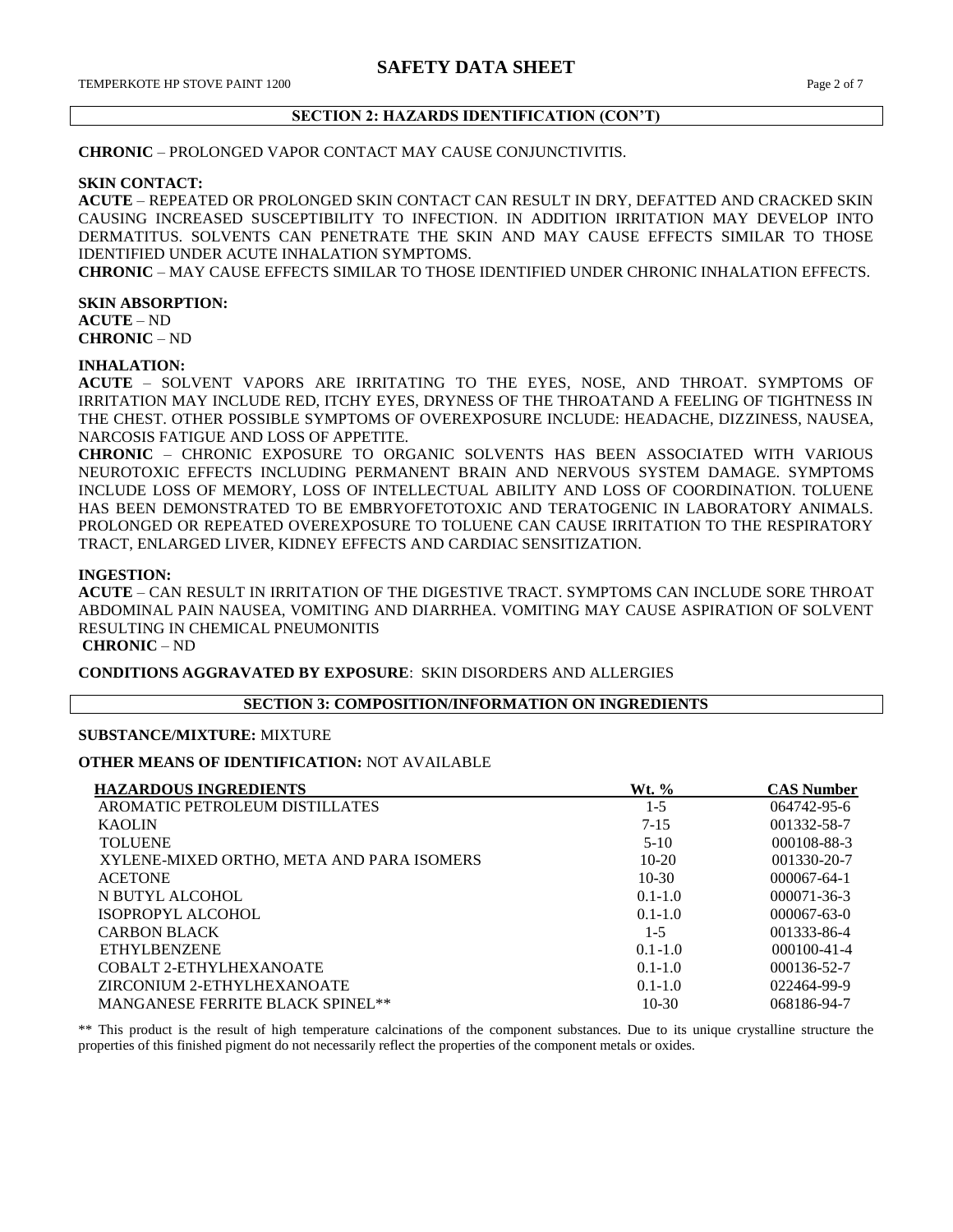#### **SECTION 4: FIRST AID MEASURES**

**GENERAL**: REMOVE PERSON FROM AFFECTED AREA AND MAKE COMFORTABLE. TREAT SYMPTOMATICALLY.

**EYES**: FLUSH WITH WATER FOR 15 MINUTES. GET MEDICAL ATTENTION.

**SKIN**: REMOVE PRODUCT AND FLUSH AFFECTED AREA WITH WATER FOR 15 MINUTES. IF IRRITATION PERSISTS, SEEK MEDICAL ATTENTION.

**INHALATION**: MOVE TO FRESH AIR. GIVE ASSISTED RESPIRATION IF BREATHING HAS STOPPED OR IS LABORED (CALL A PHYSICIAN).

**INGESTION**: GIVE 3 – 4 GLASSES OF WATER OR MILK IF PERSON CONSCIOUS. **DO NOT INDUCE VOMITING!** OBTAIN MEDICAL CARE AND TREATMENT.

**NOTES TO PHYSICIAN:** ACUTE MASSIVE EXPOSURE TO TOLUENE CAN CAUSE TRANSIENT HEMATURIA AND ALBUMINURIA. CARDIAC ARRHYTHMIAS CAN OCCUR AFTER MASSIVE INHALATION.

#### **SECTION 5: FIRE FIGHTING MEASURES**

**EXTINGUISHNG MEDIA**: IGNITION MAY GIVE RISE TO A CLASS B FIRE. IN CASE OF FIRE USE: WATER FOG, CARBON DIOXIDE, DRY CHEMICAL, OR ALCOHOL FOAM.

**SPECIFIC HAZARDS ARISING FROM CHEMICAL:** FLAMABLE LIQUID AND VAPOR. IN A FIRE OR IF HEATED A PRESSURE INCREASE WILL OCCUR AND THE CONTAINER MAY BURST, WITH THE RISK OF A SUBSEQUENT EXPLOSION. VAPOR IS HEAVIER THAN AIR AND WILL SPREAD ACROSS THE GROUND.

**HAZARDOUS DECOMPOSITION PRODUCTS: CO, CO<sub>2</sub>** 

**HAZARDOUS POLYMERIZATION (REACTIVITY**): WILL NOT OCCUR.

**SPECIAL FIRE FIGHTING PROCEDURES**: WEAR SELF-CONTAINED BREATHING APPARATUS AND PROTECTIVE CLOTHING. WATER SPRAY IS USEFUL IN COOLING FIRE-EXPOSED VESSELS AND IN DISPERSING VAPORS.

**UNUSUAL FIRE AND EXPLOSIVE HAZARDS**: MAY GENERATE TOXIC OR IRRITATING COMBUSTION PRODUCTS. SUDDEN REACTION AND FIRE MAY RESULT IF PRODUCT IS MIXED WITH AN OXIDIZING AGENT. SOLVENT VAPORS MAY BE HEAVIER THAN AIR. UNDER CONDITIONS OF STAGNANT AIR, VAPORS MAY BUILD UP AND TRAVEL ALONG THE GROUND TO AN IGNITION SOURCE.

**SECTION 6: ACCIDENTAL RELEASE MEASURES**

**STEPS TO BE TAKEN IN CASE MATERIAL IS RELEASED OR SPILLED:** SHUT OFF SOURCES OF IGNITION. COVER SPILLS WITH ABSORBENT. PLACE IN METAL CONTAINERS FOR RECOVERY OR DISPOSAL. PREVENT ENTRY INTO SEWERS, STORM DRAINS, AND WATERWAYS.

## **SECTION 7: HANDLING AND STORAGE**

**GENERAL**: STORE IN COOL, WELL VENTILATED AREAS. KEEP AWAY FROM HEAT AND OPEN FLAMES. AVOID PROLONGED INHALATION OF HEATED VAPORS OR MISTS. AVOID PROLONGED SKIN CONTACT. USE NON-SPARKING TOOLS AND GROUNDING CABLES WHEN TRANSFERRING. CONTAINERS MAY BE HAZARDOUS WHEN EMPTY.

**STORAGE**: AVOID TEMPERATURE EXTREMES. STORE AWAY FROM EXCESSIVE HEAT, FROM SOURCES OF IGNITION AND FROM REACTIVE MATERIALS. MATERIAL CAN BURN; LIMIT INDOOR STORAGE TO AREAS EQUIPPED WITH AUTOMATIC SPRINKLERS. STORE OUT OF DIRECT SUNLIGHT IN A COOL PLACE. KEEP CONTAINERS TIGHTLY CLOSED. GROUND ALL METAL CONTAINERS DURING STORAGE AND HANDLING.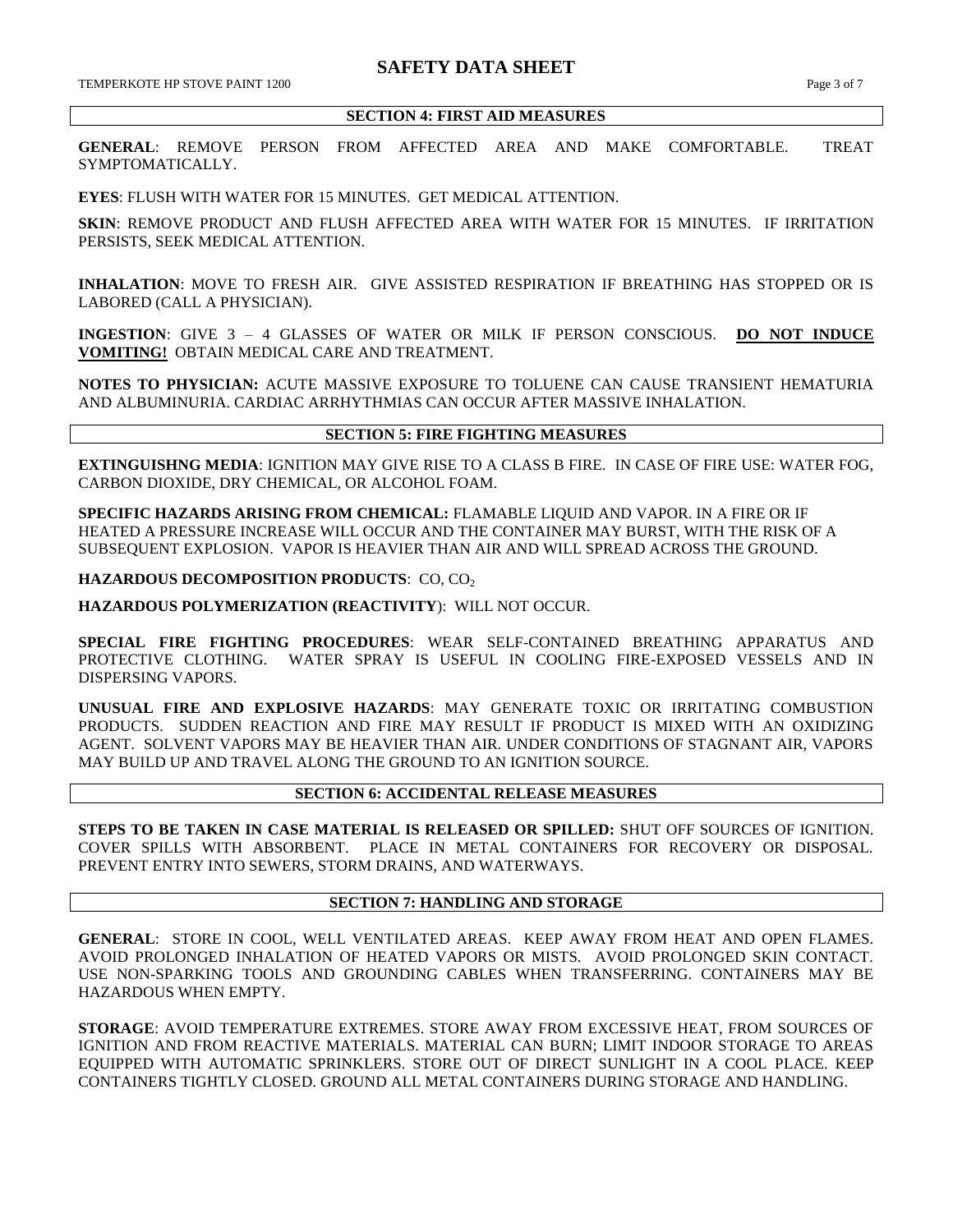#### **SECTION 8: EXPOSURE CONTROL/PERSONAL PROTECTION**

| <b>EXPOSURE LIMITS (ppm)</b> |                         |                    |                         |              |                 |
|------------------------------|-------------------------|--------------------|-------------------------|--------------|-----------------|
| <b>INGREDIENTS (CAS)</b>     | <b>OSHA</b>             |                    |                         | <b>ACGIH</b> | <b>OTHER</b>    |
|                              | TWA                     | <b>STEL</b>        | <b>TWA</b>              | <b>STEL</b>  |                 |
| 000067-64-1                  | 500PPM 750PPM           |                    | 750PPM                  | 1000PPM      |                 |
| 064742-95-6                  | <b>NE</b>               | <b>NE</b>          | NE                      | <b>NE</b>    |                 |
| 001332-58-7                  | 10mg/m <sup>3</sup>     | <b>ND</b>          | 10mg/m <sup>3</sup>     | ND           | (SEE NOTE 1)    |
| 000108-88-3                  | 100                     | 150                | 100                     | 150          |                 |
| 001330-20-7                  | 100                     | 150                | 100                     | 150          |                 |
| 000071-36-3                  | 50                      | 100                | 50                      | 100          |                 |
| $000067 - 63 - 0$            | 400                     | <b>ND</b>          | 400                     | 500          |                 |
| 001333-86-4                  | $3.5$ mg/m <sup>3</sup> | <b>ND</b>          | $3.5$ mg/m <sup>3</sup> | ND           | (SEE NOTE 1)    |
| 000100-41-4                  | 100                     | 125                | 100                     | 125          |                 |
| 000136-52-7                  | $0.1$ mg/m <sup>3</sup> | <b>ND</b>          | 0.02mg/m <sup>3</sup>   | <b>ND</b>    | (SEE NOTE 1)    |
| 022464-99-9                  | 5mg/m <sup>3</sup>      | <b>ND</b>          | 10mg/m <sup>3</sup>     | ND           | (SEE NOTE 1)    |
| 068186-94-7*                 | <b>NE</b>               | <b>NE</b>          | <b>NE</b>               | <b>NE</b>    |                 |
| *manganese compounds (as Mn) | $1 \text{mg/m}^3$       | 3mg/m <sup>3</sup> | $0.2$ mg/m <sup>3</sup> | ND           | (SEE NOTE 1, 2) |

 **LEGEND**: (M) MAX. EXPOSURE LIMIT; (S) OCCUPATIONAL EXP. LIMIT; (R) SUPPLIERS REC. LIMIT, (+) PERCUTANEOUS RISK NOTE 1: VALUES MEANINGFUL ONLY WHEN HARDENED PRODUCT IS ABRADED, GROUND, ETC.

**ENGINEERING CONTROLS**: EXHAUST VENTILATION IS SUFFICIENT TO KEEP AIRBORNE CONCENTRATION OF THE SOLVENTS BELOW THEIR RESPECTIVE TLV'S. EXHAUST AIR MAY NEED TO BE CLEANED BY SCRUBBERS OR FILTERS TO REDUCE ENVIRONMENTAL CONTAMINATION.

**RESPIRATORY PROTECTION**: NONE REQUIRED IN ADEQUATELY VENTILATED AREAS. IF VAPOR CONCENTRATION EXCEEDS 20ppm FOR LONGER THAN 15 MINUTES, A NIOSH APPROVED RESPIRATOR FOR ORGANIC VAPORS IS RECOMMENDED.

#### **PROTECTIVE GLOVES**: NITRILE RUBBER.

**EYE PROTECTION**: SPLASH-PROOF GOGGLES OR CHEMICAL SAFETY GLASSES.

**OTHER PROTECTIVE EQUIPMENT**: LONG SLEEVED SHIRTS AND TROUSERS. EMERGENCY SHOWERS AND EYE WASH STATIONS SHOULD BE READILY ACCESSIBLE.

# **SECTION 9: PHYSICAL AND CHEMICAL PROPERTIES**

#### **APPEARANCE**

| <b>PHYSICAL STATE: LIQUID</b>                                     | <b>FLAMMABLE LIMITS: NOT AVAILABLE</b>    |
|-------------------------------------------------------------------|-------------------------------------------|
| <b>COLOR: BLACK</b>                                               | <b>LOWER EXPLOSION LIMIT: 1.2%</b>        |
| <b>ODOR: AROMATIC SOLVENT</b>                                     | <b>UPPER EXPLOSION LIMIT: 7.0%</b>        |
| pH:NA                                                             | <b>VAPOR PRESSURE: 24 mm Hg (TOLUENE)</b> |
| <b>MELTING POINT: ND</b>                                          | <b>VAPOR DENSITY:</b> 3.1 (AIR = 1)       |
| <b>BOILING POINT:</b> >98 $^{\circ}$ C (>208 $^{\circ}$ F)        | <b>SPECIFIC GRAVITY:</b> $1.05-1.15$      |
| <b>FLASHPOINT:</b> $-20^{\circ}C$ ( $-4^{\circ}F$ ) TCC (ACETONE) | <b>SOLUBILITY IN WATER: INSOLUBLE</b>     |
| <b>EVAPORATION RATE:</b> $>1$ (BUTYL ACETATE = 1)                 | <b>AUTO IGNITION TEMP: 480°C (869°F)</b>  |
| <b>COEFFICIENT OF WATER/OIL DISTRIBUTION: ND</b>                  | <b>% SOLIDS BY WT: 39%</b>                |
| % VOLATILES BY VOLUME: 77%                                        |                                           |

#### **SECTION 10: STABILITY AND REACTIVITY**

**STABILITY**: STABLE; HOWEVER MAY FORM PEROXIDES OF UNKNOWN STABILITY **CONDITIONS TO AVOID**: NOT APPLICABLE (MATERIAL IS STABLE).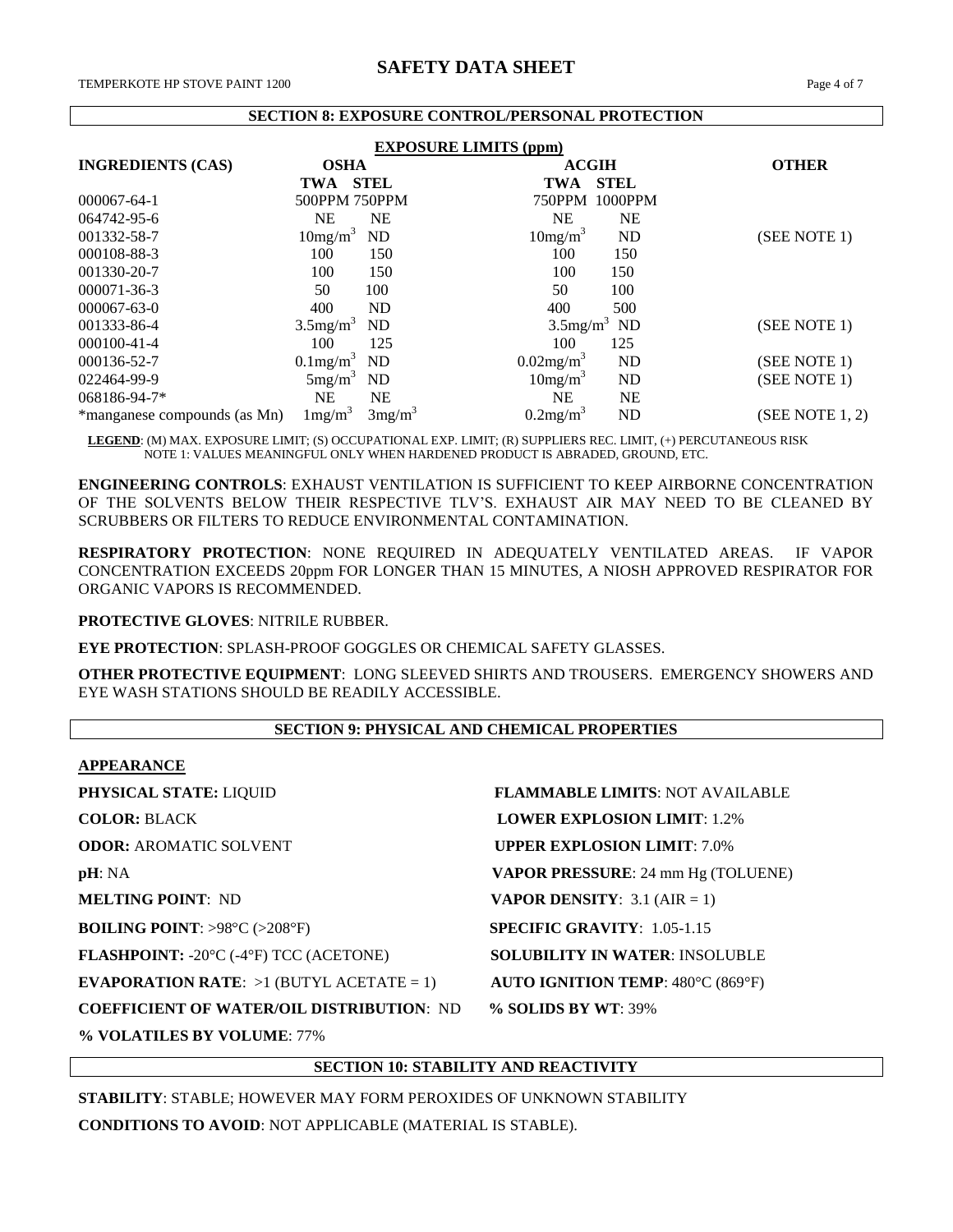### **SECTION 10: STABILITY AND REACTIVITY (CON'T)**

**INCOMPATIBILITY (MATERIAL TO AVOID):** OXIDIZING AGENTS (PERCHLORATES, NITRATES), STRONG ACIDS, HYPOCHLORITES, AND PEROXIDES SHOULD NOT BE COMBINED WITH PHOSPHOROUS CONTAINING MATERIALS BECAUSE HIGHLY TOXIC FUMES CAN BE EMITTED IN A FIRE SITUATION.

## **SECTION 11: TOXICOLOGICAL INFORMATION**

#### **ACUTE TOXICITY**

| PRODUCT/INGREDIENT NAME | <b>RESULT</b>              | <b>SPECIES</b> | <b>DOSE</b>   | <b>EXPOSURE</b> |
|-------------------------|----------------------------|----------------|---------------|-----------------|
|                         | LD50 ORAL                  | <b>RAT</b>     | 4300 mg/kg    |                 |
| Xylene                  | <b>LC50 INHALATION GAS</b> | <b>RAT</b>     | 5000 ppm      | 4Hrs            |
|                         | LD50 ORAL                  | <b>RAT</b>     | $<$ 870 mg/kg |                 |
| Toluene                 | <b>LC50 INHALATION GAS</b> | <b>RAT</b>     | 6000 ppm      | 6Hrs            |
|                         | LD50 ORAL                  | <b>RAT</b>     | 3500 mg/kg    |                 |
| Ethylbenzene            | <b>LC50 INHALATION GAS</b> | <b>RAT</b>     | 4000 ppm      | 4Hrs            |

## **IRRITATION/CORROSION**

| PRODUCT/INGREDIENT NAME | <b>RESULT</b>              | <b>SPECIES</b> | <b>EXPOSURE</b>      |
|-------------------------|----------------------------|----------------|----------------------|
|                         | <b>SKIN- MILD IRRITANT</b> | <b>RAT</b>     | 8 HRS/60 microliters |
| Xylene                  | SKIN- MODERATE IRRITANT    | <b>RABBIT</b>  | 24HRS/500 milligrams |
|                         | SKIN-MILD                  | <b>RABBIT</b>  | 24 HRS/15 milligrams |
| Ethylbenzene            | <b>EYE- SEVERE</b>         | <b>RABBIT</b>  | 500 milligram        |

## **CARCINOGENICITY**

| PRODUCT/INGREDIENT NAME | <b>OSHA</b>                | <b>IARC</b> | <b>NTP</b>               |
|-------------------------|----------------------------|-------------|--------------------------|
| <b>Toluene</b>          | POSSIBLE SELECT CARCINOGEN |             | $\overline{\phantom{0}}$ |
| Ethylbenzene            |                            | 2Β          |                          |
| Xylene                  | $\overline{\phantom{0}}$   |             | $\overline{\phantom{0}}$ |

## **SPECIFIC TARGET ORGAN TOXICITY (SINGLE EXPOSURE)**

| PRODUCT/INGREDIENT NAME | <b>CATEGORY</b> | <b>ROUTE OF EXPOSURE</b> | <b>TARGET ORGANS</b>                             |
|-------------------------|-----------------|--------------------------|--------------------------------------------------|
|                         |                 |                          | <b>RESPIRATORY TRACT</b><br><b>IRRATAION AND</b> |
|                         |                 |                          |                                                  |
| <b>Toluene</b>          | CATEGORY 3      | N/A                      | NARCOTIC EFFECTS                                 |

### **SPECIFIC TARGET ORGAN TOXICITY (REPEATED EXPOSURE)**

| PRODUCT/INGREDIENT NAME | <b>CATEGORY</b>   | <b>ROUTE OF EXPOSURE</b> | <b>TARGET ORGANS</b> |
|-------------------------|-------------------|--------------------------|----------------------|
| Toluene                 | <b>CATEGORY 2</b> | N/D                      | CNS and Kidney       |

## **POTENTIAL ACUTE HEALTH EFFECTS**

**EYE:** CAUSES SERIOUS EYE IRRATATION **INHALATION:** CAN CAUSE CNS DEPRESSION, MAY CAUSE DROWSINESS AND DIZZINESS, REPIRATORY IRRATATION **SKIN CONTACT:** CASUES SKIN IRRATAION **INGESTION:** CAN CAUSE CNS DEPRESSION MAY BE FATAL IF SWALLOWED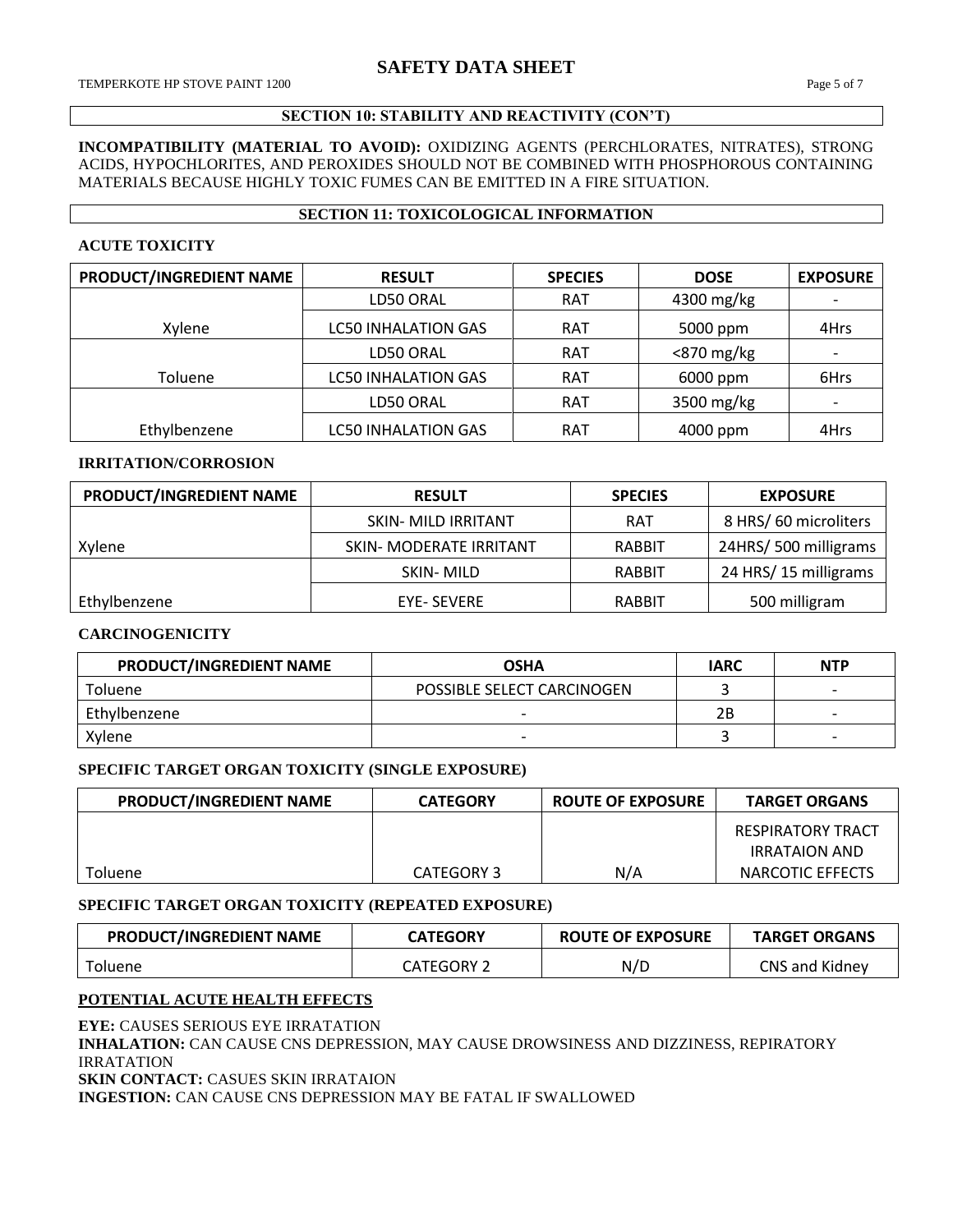Г

## **SECTION 11: TOXICOLOGICAL INFORMATION (CON'T)**

## **POTENTIAL CHRONIC EFFECTS**

## **GENERAL:** MAY CAUSE DAMAGE TO ORGANS THROUGH PROLONGED AND REPEATED EXPOSURE **TERATOGENICITY:** YES **MUTAGENICITY:** NO **EMBRYOTOXICITY:** NO

## **SECTION 12: ECOLOGICAL INFORMATION**

| <b>PRODUCT/INGREDIENT</b> |                                      |                        |                 |
|---------------------------|--------------------------------------|------------------------|-----------------|
| <b>NAME</b>               | <b>RESULT</b>                        | <b>SPECIES</b>         | <b>EXPOSURE</b> |
| Ethylbenzene              | LC50 96 hr – 32-97.1 mg/L            | <b>FRESHWATER FISH</b> | 96 Hrs          |
| Toluene                   | LC50 7.3 $\sim$ 22.8 mg/l FRESHWATER | <b>FRESHWATER FISH</b> | 96 Hrs          |

### **SECTION 13: DISPOSAL CONSIDERATIONS**

**WASTE DISPOSAL METHODS**: INCINERATION IS PREFERRED. COMPLY WITH ALL FEDERAL, STATE AND LOCAL REGULATIONS. RCRA CLASSIFIED HAZARDOUS WASTE WITH CHARACTERISTIC OF IGNITABILITY.

**SECTION 14: TRANSPORT INFORMATION**

|                                      | <b>DOT</b>                                                | <b>TDG</b>                                                                                                                                                             | <b>MEXICO</b>                                        |                                         |                                              |
|--------------------------------------|-----------------------------------------------------------|------------------------------------------------------------------------------------------------------------------------------------------------------------------------|------------------------------------------------------|-----------------------------------------|----------------------------------------------|
|                                      | <b>CLASSIFICATION</b>                                     | <b>CLASSIFICATION</b>                                                                                                                                                  | <b>CLASSIFICATION</b>                                | <b>IATA</b>                             | <b>IMDG</b>                                  |
| <b>UN NUMBER</b>                     | <b>UN1263</b>                                             | <b>UN1263</b>                                                                                                                                                          | <b>UN1263</b>                                        | <b>UN1263</b>                           | <b>UN1263</b>                                |
| UN PROPER SHIPPING<br><b>NAME</b>    | <b>PAINT</b>                                              | <b>PAINT</b>                                                                                                                                                           | <b>PAINT</b>                                         | <b>PAINT</b>                            | <b>PAINT</b>                                 |
|                                      | 3                                                         | 3                                                                                                                                                                      | $\overline{3}$                                       | 3                                       | 3                                            |
| <b>TRANSPORT HAZARD</b><br>CLASS(ES) |                                                           |                                                                                                                                                                        |                                                      |                                         |                                              |
| <b>PACKING GROUP</b>                 | Ш                                                         | Ш                                                                                                                                                                      | $\mathbf{H}$                                         | $\mathbf{H}$                            | Ш                                            |
| <b>ENVIRONMENTAL</b>                 |                                                           |                                                                                                                                                                        |                                                      |                                         |                                              |
| <b>HAZARD</b>                        | <b>NO</b>                                                 | NO.                                                                                                                                                                    | <b>NO</b>                                            | <b>NO</b>                               | <b>NO</b>                                    |
| <b>ADDITIONAL HAZARD</b>             | Special provisions<br>Not Applicable<br><b>ERG No.128</b> | Product classified<br>as per the<br>following<br>sections of the<br>Transportation of<br>Dangerous Goods<br>Regulations: 2.<br>18-2.19 (Class 3).<br><b>ERG No.128</b> | Special provisions<br>(ERG#128)<br><b>ERG No.128</b> | Special<br>provisions Not<br>Applicable | Emergency<br>schedules<br>(EmS) F-E, S-<br>E |

## **SECTION 15: REGULATORY INFORMATION**

**MATERIAL VOC** = 381 gram/liter **COATING VOC** = 568 gram/liter

**TSCA (TOXIC SUBSTANCE CONTROL ACT):** ALL COMPONENTS ARE LISTED IN THE TSCA CHEMICAL SUBSTANCE INVENTORY.